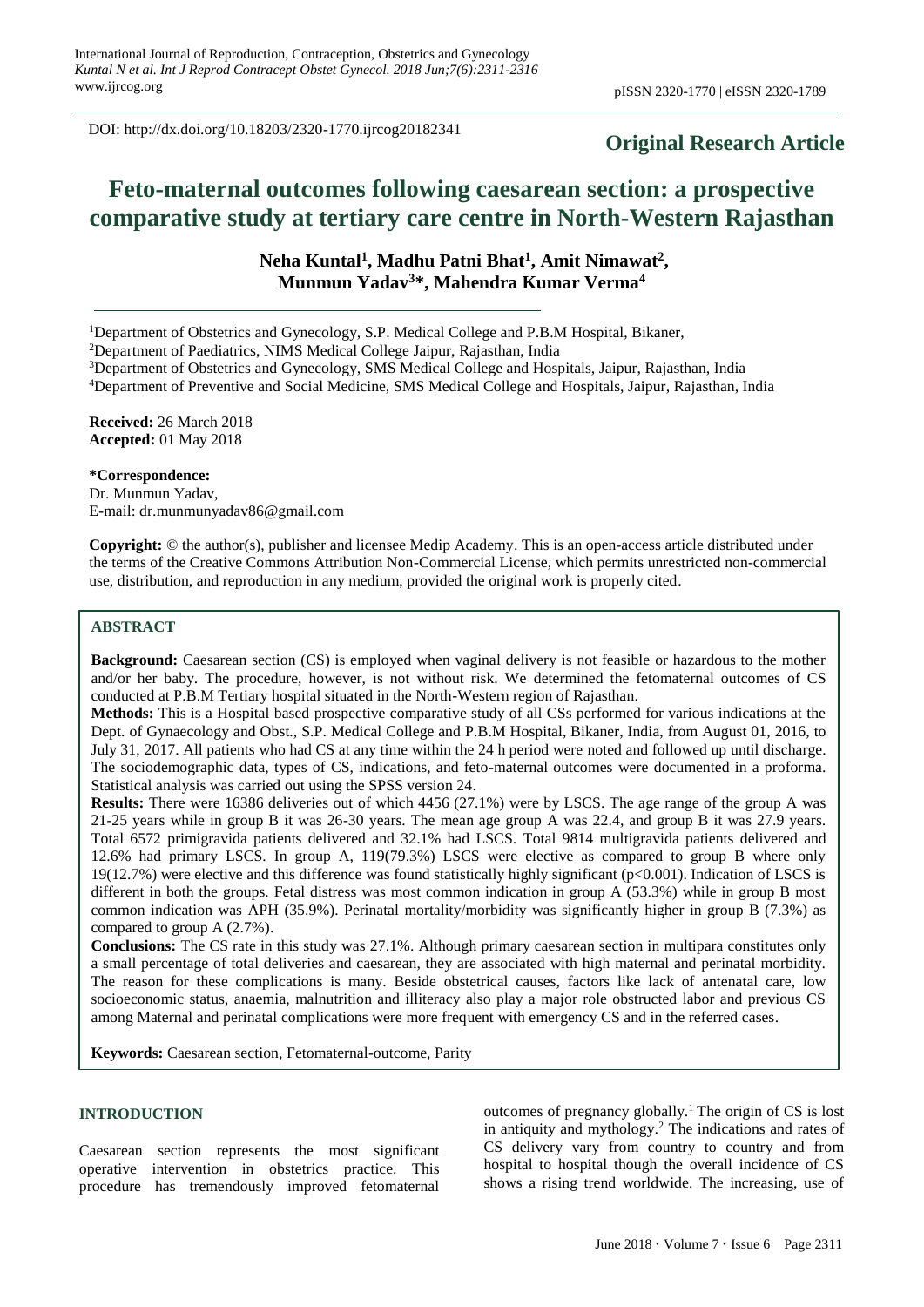CS as a mode of delivery is due to improved safety of the procedure as a result of increasing use of antibiotics, blood availability, and improved aesthetic techniques.<sup>3</sup> A sense of false security prevails in most of the multiparous women who had previous uneventful labour. As most of the multiparous women have had easy vaginal deliveries they do not pay much attention to the antenatal care they deserve. Moreover, the socio economic condition of these patients does not permit them to have adequate balanced diet, which the pregnant stage demands. These patients get expert supervision only when unforeseen emergency arises during pregnancy and labour. The relative ease with which some multiparous women deliver in the presence of faulty position and presentation may account for false sense of security. This invites laxity on part of patients as well as Obstetrician. Due to those factors the multiparous women pass through the stage of pregnancy and labour in a subnormal stage of health with a potential risk, when caesarean section has to be performed.<sup>4</sup> In some countries, medical indications for CS have been replaced by mundane reasons such as social reasons, tocophobia, astrological (parents want the child to be born under favorable heavenly bodies constellations), and on maternal request.5,6

Despite the safety of CS, the procedure, especially in low ‑resource settings still poses challenges to the clinician. In the neonate, CS is associated with increased incidence of respiratory distress, high incidence of admission to the neonatal Intensive Care Unit, prolonged hospitalization, low Apgar scores at birth, iatrogenic prematurity, and transient tachypnea of the newborn.<sup>7</sup>

It is well‑documented that CS carries a much higher maternal mortality and morbidity as compared to a vaginal delivery.<sup>8</sup> In India, CS is becoming increasingly used as a mode of delivery and is a good practice to perform a periodic clinical audit of the fetal and maternal outcomes. The aim of our study is to maternal and fetal outcome following primary caesarean section in primigravida and multigravida and compare various indication and incidence for primary caesarean section in primigavida and multigravida at tertiary care hospital. It is envisaged that the information provided may lead to an improvement on this obstetric service.

# **METHODS**

This is a hospital based prospective comparative study of all CSs performed for various indications at the Dept. of Gynaec and Obst., S.P. Medical College and P.B.M Hospital, Bikaner, India, from August 2016, to July 2017.

#### *Study setting*

The study was conducted at P.B.M Tertiary Hospital situated in the North‑Western region of Rajasthan. It provides tertiary healthcare services to Bikaner states. It also acts as a major referral centre for high‑risk obstetric cases from health institutions located within and outside

the Bikaner. About 16000 deliveries take place annually in the hospital. The Obstetrics and Gynaecology Department has five labor suites, one each for the booked patients and referred cases. There is a functional obstetrics theatre, and a special care baby unit attached to the main labor room. The hospital runs residency programs in obstetrics and gynaecology, surgery, internal medicine, paediatrics, public health among other specialties. The institution is accredited for both the undergraduate and postgraduate medical training. Most of the clientele of the hospital belong to the middle‑.and low-income status.

#### *Study design*

Hospital based prospective comparative study carried out over a period of 0ne years (August 2016, to July 2017). All patients who had CS at any time within the 24 h period were noted and followed up till discharge. Consent for the research was obtained verbally and in written forms. Women who had caesarean hysterectomy following uterine rupture were excluded from the study. Relevant information such as the sociodemographic variables, type of CS, indications, type of anaesthesia given, nature and types of anterior abdominal wall and uterine incisions, cadre of surgeon, postpartum blood loss, fetal and maternal outcomes were extracted from the case notes and operation files and documented in a proforma. The duty residents were informed about the study and were trained to fill the proforma. Parameters of fetal outcome were determined by Apgar scores at birth, neonatal intensive care admission, and perinatal mortality. The adverse maternal outcomewas determined by complications of surgery such as hemorrhage, surgical site wound infections (SSI), sepsis, and anemia among others.

# *Data collection*

This includes the patients reporting directly to our hospital requiring elective or emergency caesarean section after trial, both primigravida and multigravida. All the patients taken up for study were to be followed up for 14 days. At the time of discharge, the patients were explained about the importance of spacing, contraception and immunization.

#### *Data analysis*

The data were entered and compiled in Microsoft excel which were further analyzed using SPSS version 24. Percentage and proportions were calculated. Chi-square test used for trend analysis as per data yield. The Hospital's Ethical and Research Committee approved the study.

# **RESULTS**

During the study period, total 16386 patients delivered and out of them 4456 (27.1%) delivered by LSCS. Total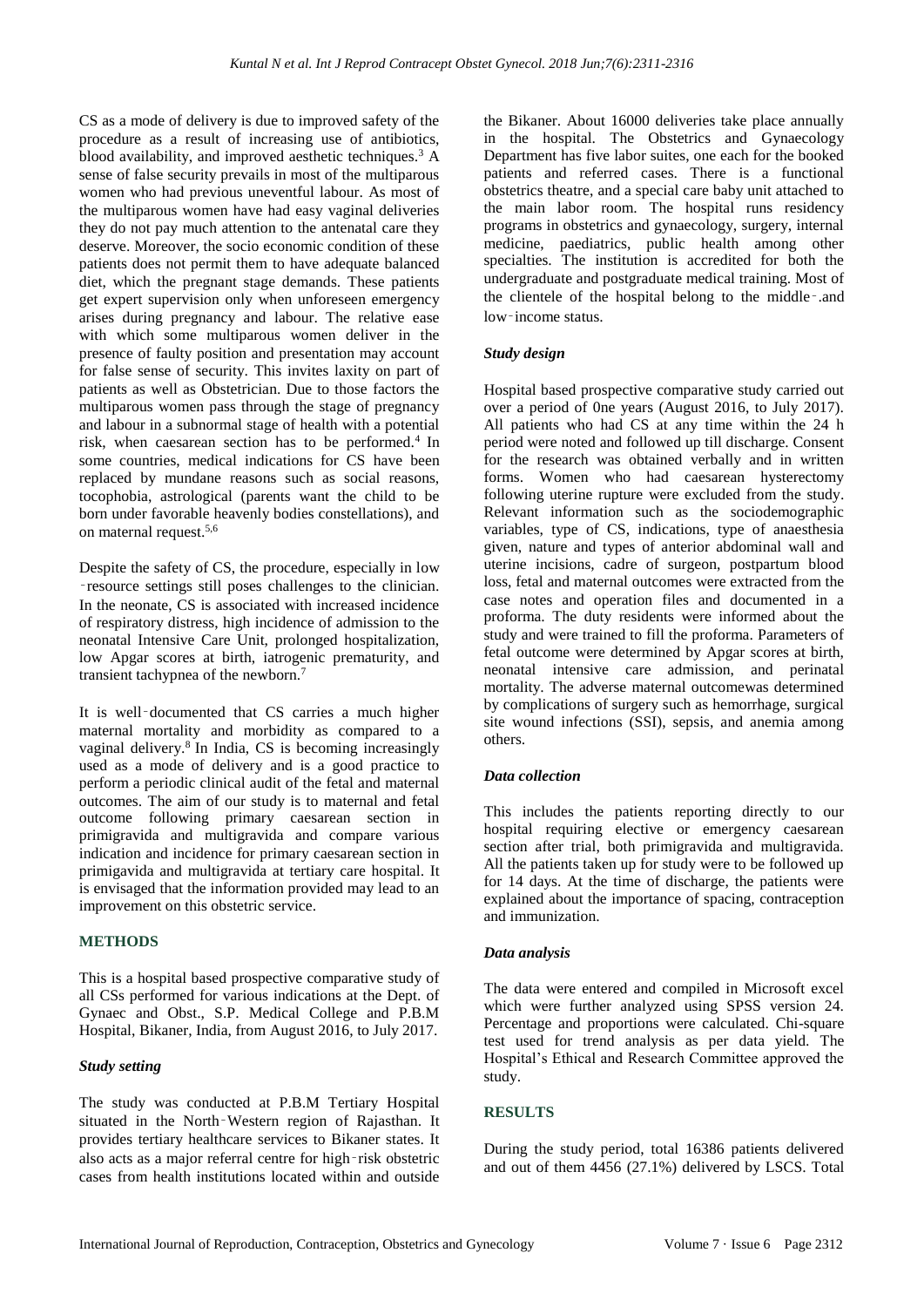primary LSCS were 3344(20.4%), total repeat LSCS were 1112 (6.78%).

| Incidence                    | No.   | $\mathbf{O}_{\mathbf{O}}$ |
|------------------------------|-------|---------------------------|
| Total No. of deliveries      | 16386 | 100                       |
| <b>Total No. LSCS</b>        | 4456  | 27.1                      |
| Total number of primary LSCS | 3344  | 20.4                      |
| Total number of repeat LSCS  | 1112  | 6.78                      |

#### **Table 1: Statistical.**

Most common age group in group A was 21-25 years (52%) while in group B, most common age group was 26-30 years (45.3%). 1.3% cases were found between the age group of 31-35 years in group A and only 1(0.7%) case presented above the age of 35 years while in group B 15.3% cases were present between 31-35 years of age and 4.7% cases were found after the age of 35 years and this difference was found statistically highly significant (p<0.001). Majority of patients came from rural area in both groups (56% in group A and 62% in group B).Most of patients in group A belongs to lower middle (36%) and upper lower (26%) class while in group B, most of patients belonged to upper lower (51.3%) and lower (30.7%) class.

# **Table 2: Socio-demographic profile of study participants.**

|                      |              | Gravida |                |      |  |  |
|----------------------|--------------|---------|----------------|------|--|--|
| Age group (years)    | Group A      |         | Group B        |      |  |  |
|                      | No.          | $\%$    | No.            | $\%$ |  |  |
| 18-20                | 48           | 32.0    | $\overline{4}$ | 2.7  |  |  |
| $21 - 25$            | 78           | 52.0    | 48             | 32.0 |  |  |
| 26-30                | 21           | 14.0    | 68             | 45.3 |  |  |
| $31 - 35$            | 2            | 1.3     | 23             | 15.3 |  |  |
| >35                  | $\mathbf{1}$ | 0.7     | $\overline{7}$ | 4.7  |  |  |
| Total                | 150          | 100     | 150            | 100  |  |  |
| Residence            |              |         |                |      |  |  |
| Rural                | 84           | 56.0    | 93             | 62.0 |  |  |
| Urban                | 66           | 44.0    | 57             | 38.0 |  |  |
| Total                | 150          | 100     | 150            | 100  |  |  |
| Socioeconomic status |              |         |                |      |  |  |
| Upper                | 11           | 7.3     | 0              |      |  |  |
| Upper middle         | 28           | 18.7    | 5              | 3.3  |  |  |
| Lower middle         | 54           | 36.0    | 22             | 14.7 |  |  |
| <b>Upper lower</b>   | 39           | 26.0    | 77             | 51.3 |  |  |
| Lower                | 18           | 12.0    | 46             | 30.7 |  |  |
| Total                | 150          | 100     | 150            | 100  |  |  |

In group A, mild anemia seen in 67.3% of cases while moderate and severe anemia was seen in 28% and 4.7% of cases respectively. In group B, mild anemia was seen in 15.3% of cases, moderate anemia in 64% of cases while severe and very severe anemia was seen in 19.3% and 1.4% of cases respectively.

# **Table 3: Distribution of cases according to degree of anemia.**

|                                 | <b>Gravida</b>  |               |                             |               |  |  |
|---------------------------------|-----------------|---------------|-----------------------------|---------------|--|--|
| Degree of anemia                | Group A         |               |                             | Group B       |  |  |
|                                 | No.             | $\frac{0}{0}$ | No.                         | $\frac{0}{0}$ |  |  |
| Mild $(10-11 \text{ gm/dl})$    | 101             | 67.3          | 23                          | 15.3          |  |  |
| Moderate $(7-10 \text{ gm/dl})$ | 42              | 28.0          | 96                          | 64.0          |  |  |
| Severe $(5-7 \text{ gm/dl})$    | 7               | 4.7           | 29                          | 19.3          |  |  |
| Very severe $(<5$<br>gm/dl)     | $_{0}$          |               | $\mathcal{D}_{\mathcal{L}}$ | 1.4           |  |  |
| Total                           | 150             | 100           | 150                         | 100           |  |  |
| $Mean \pm SD$                   | $8.92 \pm 1.42$ |               | $7.82 \pm 1.40$             |               |  |  |
| P                               | ${<}0.001$      |               |                             |               |  |  |

# **Table 4: Distribution of cases according to emergency/elective LSCS.**

| <b>Gravida</b>            |         |      |         |      |  |  |
|---------------------------|---------|------|---------|------|--|--|
| <b>Elective/emergency</b> | Group A |      | Group B |      |  |  |
|                           | No.     | $\%$ | No.     | $\%$ |  |  |
| Elective                  | 119     | 79.3 | 19      | 12.7 |  |  |
| Emergency                 | 31      | 20.7 | 131     | 87.3 |  |  |
| Total                     | 150     | 100  | 150     | 100  |  |  |
| $\chi^2$                  | 134.19  |      |         |      |  |  |
| P                         | < 0.001 |      |         |      |  |  |

In group A, 119 (79.3%) LSCS were elective as compared to group B where only 19(12.7%) were elective and this difference was found statistically highly significant ( $p<0.001$ ).

In group A, most common emergency indication was fetal distress (53.3%) followed by primi breech with good size baby (20.7%). In group B, although fetal distress was there in 30.2% cases but most common indication of LSCS was APH (35.9%). Beside this other indication like mal-presentation, mal position, obstructed labour, impending rupture and cord prolapse were seen with higher incidence in group B as compared to group A (Table 5).

Overall postoperative complications rate were higher in multies in group A, complications were pyrexia (6.3%), urinary infection (4.2%), respiratory tract infection and wound infection was seen in 2.1% and 1.3% of cases respectively. In group B, most common complication was pyrexia (16%) followed by urinary infection (7.3%). Beside this other complications like respiratory tract infection (6%), wound infection and secondary suturing (4.7% each), secondary PPH (3.3%) and abdominal distension (2.7%) is high in group B as compared to group A (Table 6).

Incidence of perinatal complications like early neonatal death were higher in group B (7.3%) as compared to group A (2.7%). There was one still birth case in group A whereas 3 cases in group B (Table 7).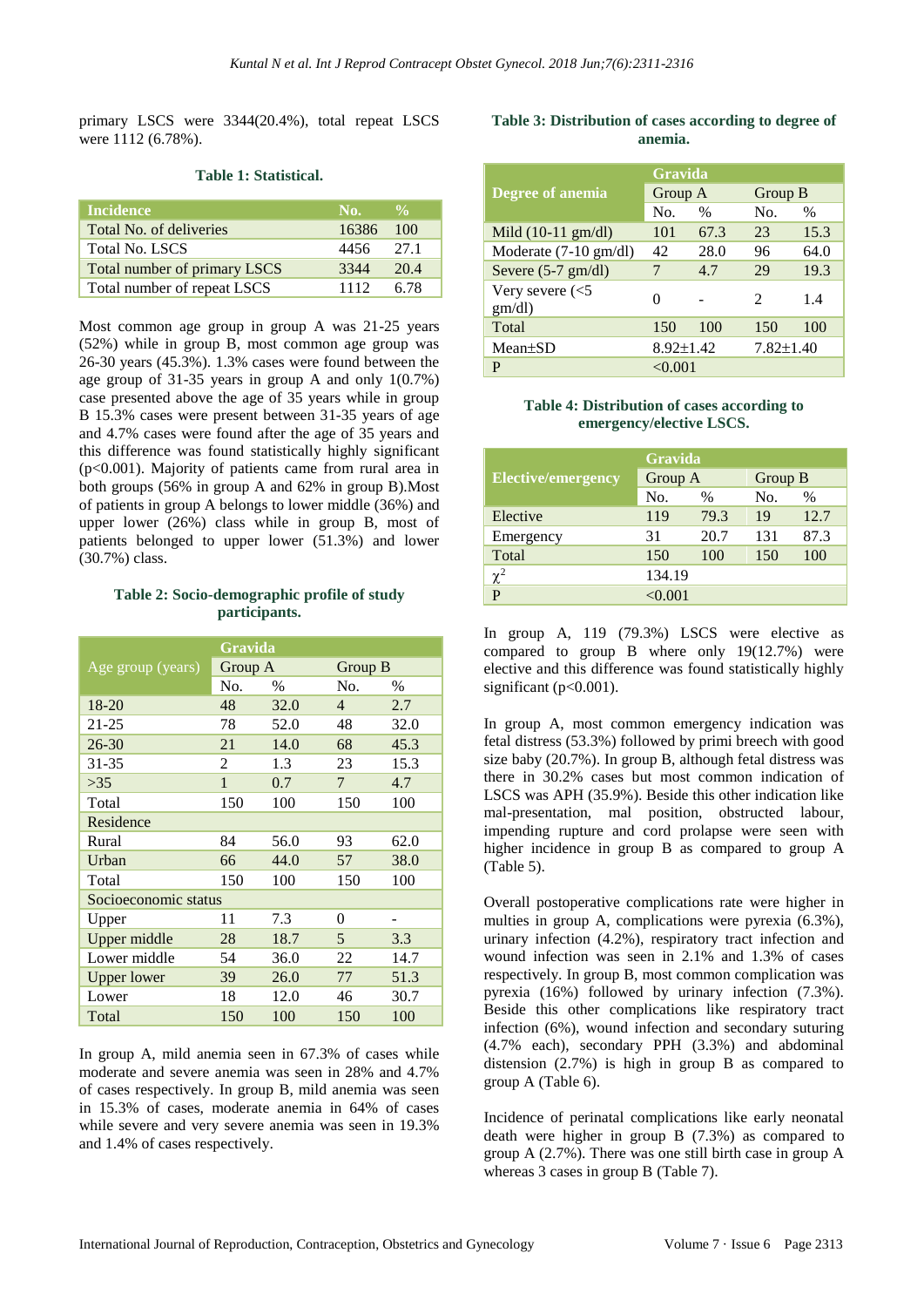# **Table 5: Distribution of cases according to Indication of LSCS.**

|                                  | <b>Gravida</b> |                          |               |          | <b>Total</b> |      |
|----------------------------------|----------------|--------------------------|---------------|----------|--------------|------|
| <b>Indications</b>               | Group A        |                          | Group B       |          |              |      |
|                                  | No.            | $\%$                     | No.           | $\%$     | No.          | $\%$ |
| <b>Fetal distress</b>            | 72             | 53.3                     | 42            | 30.2     | 114          | 41.6 |
| Abruption                        | 5              | 3.7                      | 17            | 12.2     | 22           | 8.0  |
| Placenta previa with bout        | $\overline{4}$ | 3.0                      | 33            | 23.7     | 37           | 13.4 |
| Impending rupture                | $\Omega$       | $\overline{\phantom{a}}$ | 6             | 4.3      | 6            | 2.2  |
| <b>Obstructed labour</b>         | $\overline{2}$ | 1.5                      | 9             | 6.5      | 11           | 4.0  |
| Compound presentation            | $\theta$       | $\overline{\phantom{a}}$ | 4             | 2.8      | 4            | 1.5  |
| Cord prolapse                    | $\Omega$       | $\overline{\phantom{a}}$ | 3             | 2.2      | 3            | 1.1  |
| Transverse lie                   | $\overline{0}$ | ٠                        | 10            | 7.2      | 10           | 3.7  |
| Brow presentation                | $\Omega$       | $\overline{\phantom{a}}$ | 3             | 2.2      | 3            | 1.1  |
| PROM with NPOL with breech       | $\overline{7}$ | 5.2                      | $\mathcal{F}$ | 2.2      | 10           | 3.7  |
| <b>PROM</b> with NPOL            | 17             | 9.6                      | 9             | 6.5      | 26           | 9.5  |
| Primi breech with good size baby | 28             | 20.7                     | $\Omega$      | $\Omega$ | 28           | 10.2 |
| Total                            | 135            | 100                      | 139           | 100      | 274          | 100  |

**Table 6: Distribution of cases according to maternal postoperative complications.**

|                                    | Gravida        |                          |                |               |              |               |
|------------------------------------|----------------|--------------------------|----------------|---------------|--------------|---------------|
| <b>Postoperative complications</b> | <b>Group A</b> |                          | <b>Group B</b> |               | <b>Total</b> |               |
|                                    | No.            | $\frac{0}{0}$            | No.            | $\frac{6}{6}$ | No.          | $\frac{6}{9}$ |
| Respiratory tract infection        | 3              | 2.1                      | 9              | 6.0           | 12           | 4.0           |
| Abdominal distension               |                | -                        | 4              | 2.7           | 4            | 1.3           |
| Urinary infection                  | 4              | 4.2                      | 11             | 7.3           | 15           | 5.0           |
| Pyrexia                            | 6              | 6.3                      | 24             | 16.0          | 30           | 10.0          |
| Sub involution of uterus           | $\Omega$       | $\overline{\phantom{a}}$ | 3              | 2.0           | 3            | 1.0           |
| Wound infection                    |                | 1.3                      |                | 4.7           | 9            | 3.0           |
| <b>Secondary PPH</b>               | $\theta$       | $\overline{\phantom{a}}$ |                | 3.3           | 5            | 3.3           |
| Secondary suturing                 |                |                          |                | 4.7           | ┑            | 2.3           |

#### **Table 7: Distribution of cases according to perinatal complications.**

|                                | Gravida        |               |                |               |
|--------------------------------|----------------|---------------|----------------|---------------|
| <b>Perinatal complications</b> | <b>Group A</b> |               | <b>Group B</b> |               |
|                                | No.            | $\frac{6}{6}$ | No.            | $\frac{6}{9}$ |
| No mortality                   | 145            | 96.7          | 134            | 89.3          |
| Early neonatal death           | 4              | 2.7           |                | 7.3           |
| <b>IUD</b>                     | $\theta$       |               |                | 1.4           |
| Still birth                    |                | 0.6           |                | 2.0           |
| Total                          |                | 100           | 150            | 100           |

#### **DISCUSSION**

A sense of false security prevails in most of the pregnant women who had previous uneventful deliveries, they don't pay much attention to the antenatal care they deserve.

Moreover, the socioeconomic condition of the pregnant women, specially in our catchment area do not permit them to have adequate balanced diet and antenatal

examination which the pregnant stage demands. Due to these factors, the lady is likely to pass through pregnancy in a sub normal stage of health and reach labour in a state of potential risk, and undetectable abnormality.

The hazards associated in such labours show that mother with previous history of eutocia and normal uneventful delivery, may exhibit dystocia and other abnormalities leading to impending bad foeto maternal outcome, and primary caesarean section in multies at times. The aim of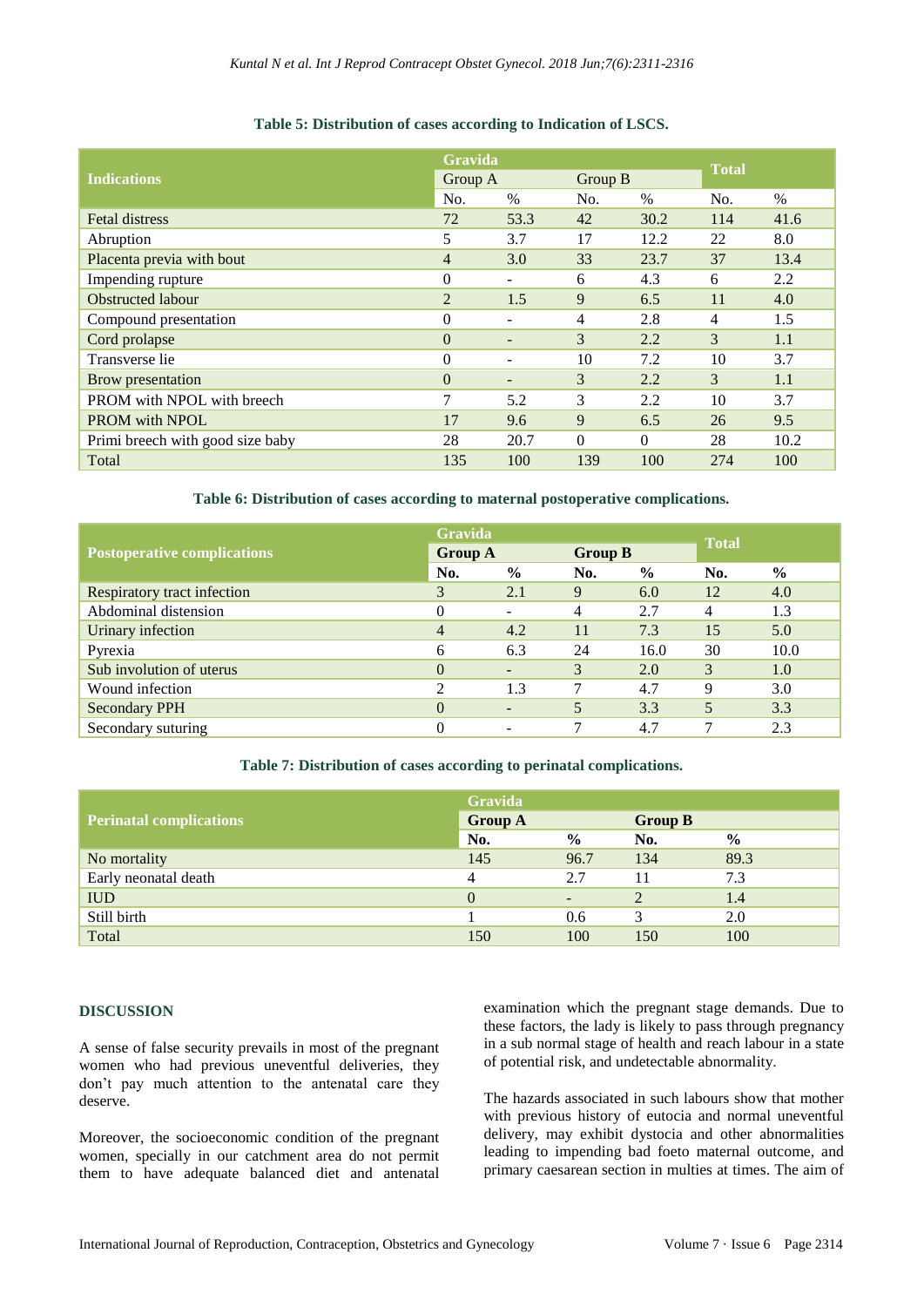our study is to compare various statistics in primary caesarean section in primi and multies.

This prospective study of comparing the primary caesarean section in primi gravida and multi gravida was conducted in the Department of Obstetrics & Gynaecology, S.P. Medical College and A.G. of Hospitals, Bikaner which provided health care service predominantly to the rural population. Three hundred pregnant women selected for study and divided into 2 groups randomly i.e., Group A (primi gravida) and Group B (multigravida), contents of 150 cases each group.

Table 1 shows that total number of deliveries during study period of 1 year was 16386 and out of them 4456(27.1%) delivered by LSCS. Total number of primary LSCS 20.4% and repeat LSCS 1112(6.78%). This statistical data not comparable with a study conducted by Desai et al where total percentage of caesarean section was 45.6%, primary LSCS was 29.05% and repeat LSCS was 16.55%.<sup>9</sup> This can be because in our catchment area, public reluctant for caesarean section because they believe that after a scar on body manual hard labour is difficult and once a caesarean section is always a caesarean section. Secondly our labour room doesn't have modern methods like continuous electronic fetal monitoring or scalp blood sampling for early detection of fetal distress so early fetal distress delivered vaginally.

In our study incidence of primary LSCS in primigravida was 32.1% and in multigravida 12.6%. This incidence was comparable with study conducted by Rajput et al where incidence of primary caesarean section in primary gravida was 35.18% and 12.61% in multigravida.<sup>10</sup>

Table 2 shows most common age group in group A was 21-25 years (52%) while in group B, most common age group was 26-30 years (45.3%). 1.3% cases were found between the age group of 31-35 years in group A and only 1(0.7%) case present above the age of 35 years while in group B 15.3% cases were present between 31- 35 years of age and 4.7% cases were found after the age of 35 years and this difference was found statistically highly significant  $(p<0.001)$  which is comparable to study done by Suresh et al.<sup>4</sup> Age distribution in both groups revealed an older age profile in multigravida. Majority of patient came from rural area in both groups (56% in group A and 62% in group B). This shows geographical distribution of our tertiary care hospital these findings were comparable to study done by Saluja et al.<sup>11</sup> Table 2 also shows that majority of patients belongs to lower socioeconomic class (62% in group and 82% in group). This study is comparable with the study done by Rajput et al. $10$ 

Table 3 shows, in group A, mild anemia seen in 67.3% of cases while moderate and severe anemia was seen in 28% and 4.7% of cases respectively. In group B, mild anemia was seen in 15.3% of cases, moderate anemia was seen in 64% of cases while severe and very severe anemia was seen in 19.3% and 1.4% of cases respectively and this result comparable with the studies of Suresh et al and Rajput et al indicating the lack of nourishment and antenatal care in all pregnant women specially multiparous.4,10

Table 4 shows in group A 10% LSCS were elective as compared to group B where only 7.3% were elective. This again shows negligence of society towards multipara. These patients get expert supervision only when unforeseen emergency arises during pregnancy and labour. These results were comparable to study conducted by Suresh et al.<sup>4</sup>

Table 5 shows that in group A, most common emergency indication was fetal distress (53.3%) followed by primi breech with good size baby (20.7%). In group B, although fetal distress was there in 30.2% cases but most common indication of LSCS was APH (35.9%). Beside this other indication like mal-presentation, mal position, obstructed labour, impending rupture and cord prolapse were seen with higher incidence in group B as compared to group A. Lack of antenatal care and intra-natal mismanagement by traditional birth attendant in multipara are responsible for these variations. Various studies, like Himanbindu et al, Rao et al, Desai et al shows similar results.<sup>12-14</sup>

Table 6 shows, overall postoperative complications rate were higher in multies. In group A, complications were pyrexia (6.3%), urinary infection (4.2%), respiratory tract infection and wound infection was seen in 2.1% and 1.3% of cases respectively. In group B, most common complication was pyrexia (16%) followed by urinary infection (7.3%). Beside this other complications like respiratory tract infection (6%), wound infection and secondary suturing (4.7% each), secondary PPH (3.3%) and abdominal distension (2.7%) is high in group B as compared to group A. These results are comparable to study conducted by Rao et al.<sup>13</sup> Table 7 reveals that incidence of perinatal complications like early neonatal death were higher in group B (7.3%) as compared to group A (2.7%). There was one still birth case in group A whereas 3 cases in group B. This result comparable to study conducted by Suresh et al and Himanbindu et al.<sup>4,12</sup>

# **CONCLUSION**

Although primary caesarean section in multipara constitute only a small percentage of total deliveries and caesarean, they are associated with high maternal and perinatal morbidity.

The reason for these complications are many. Beside obstetrical causes, factors like lack of antenatal care, low socioeconomic status, anaemia, malnutrition and illiteracy also play a major role.